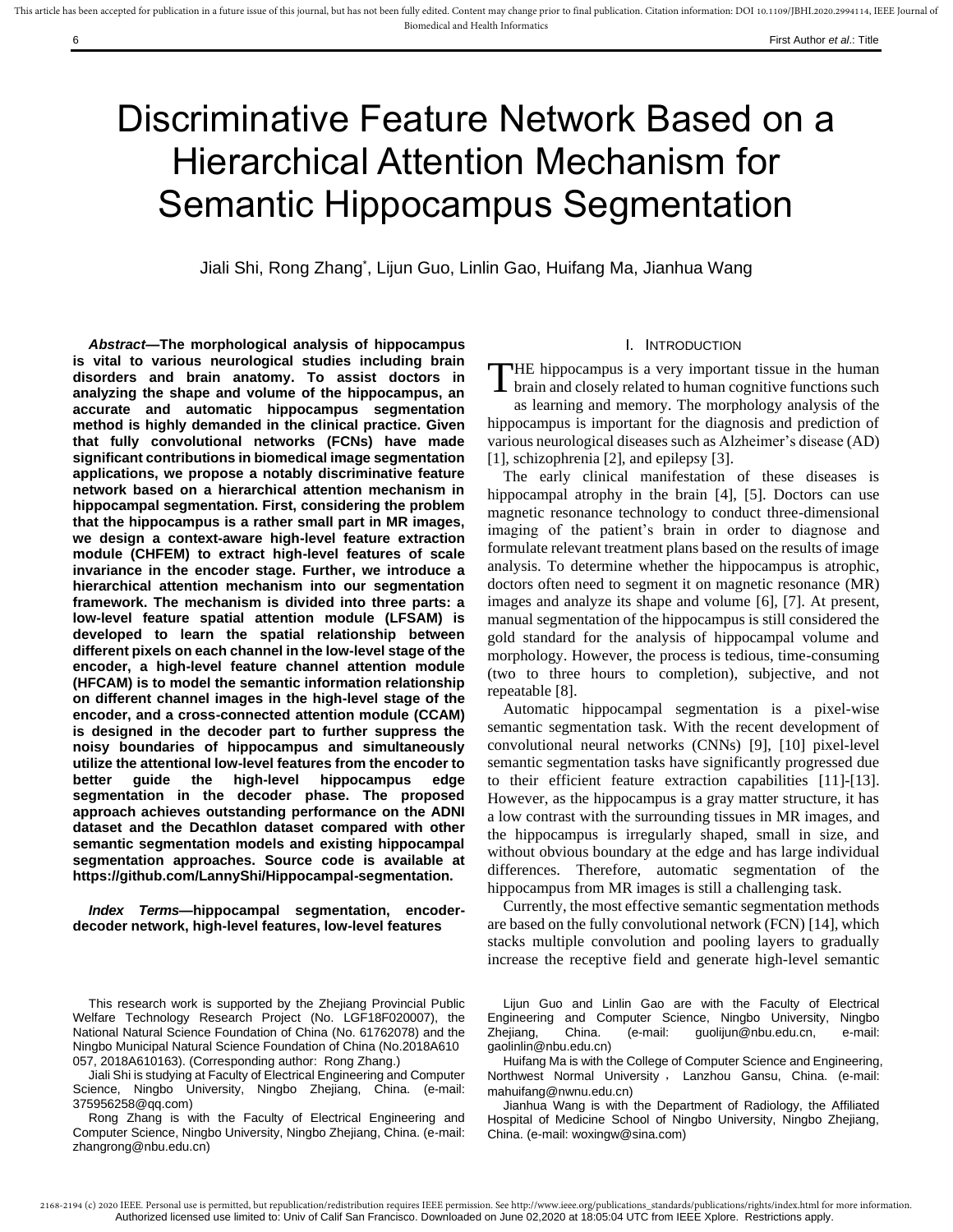This article has been accepted for publication in a future issue of this journal, but has not been fully edited. Content may change prior to final publication. Citation information: DOI 10.1109/JBHI.2020.2994114, IEEE Jour Biomedical and Health Informatics

information. However, during encoding high-level features, the pooling layer reduces the size of the feature map and loses boundary information. Fusion of multi-scale features in semantic segmentation has been found to address these problems by effectively aggregating complementary information and complementing the missing boundaries of feature maps [15]-[17]. In the PSPNet [13] or DeepLab [18] system, spatial pyramid pooling is performed at different grid scales or dilating rates. The pyramid pooling module proposed in the PSPNet only fuse different scale features at a single scale level, resulting in insufficient multi-scale information. In addition, although some works [19], [20] capture different scale

objects by fusing context, they do not consider effective fusion of local and global information. In medical MR image segmentation, we need to not only learn the relationship between different blocks on a channel but also model the relationship of semantic information from different channel images. Moreover, most multi-scale methods adopt complicated decoder modules that use low-level information to help high-level features recover image details. However, they are indistinguishable to fuse multi-scale features. Due to similarity in the components in the hippocampus and some surrounding tissues, inaccurate boundary information may be obtained from low-level features, leading to poor performance or even incorrect predictions.

In this study, we aim at extracting discriminative features for hippocampal segmentation. First, considering the problem that the hippocampus is a rather small part in MR images, the context features of scale invariance are extracted in the highlevel stage of the encoder to further enrich hippocampal semantic information, with maintaining high-resolution representations throughout the process and repeatedly fusing multi-scale subnet features. Furthermore, our segmentation framework is designed specially to capture the spatial and channel dependencies with two attention modules. Specifically, we aggregate and update the features of all locations on the lowlevel feature maps and all channels on the high-level feature maps by weighted summation, and then model the long-range dependencies between pixels at different locations on the feature map and the long-range dependencies between different channels. Finally, we build an effective decoder module to further suppress the noisy boundaries of hippocampus, and simultaneously take advantage of the attentional low-level features from the encoder to better guide high-level hippocampus features restore the boundaries in the decoder phase.

The main contributions of this study can be summarized as follows:

- 1. We propose a **context-aware high-level feature extraction module (CHFEM)** on high-level features to extract scale-invariant features. The CHFEM can capture multi-scale discriminative information for a small-sized input sample by repeatedly fusing high-to-low subnet features.
- 2. We design a **low-level feature spatial attention module (LFSAM)** and a **high-level feature channel attention module (HFCAM)** to capture the spatial and channel dependencies between any two positions of the low-level feature maps and between any two channels of the highlevel feature maps, respectively. To the best of our

knowledge, this is the first work to apply an attention mechanism to the hippocampal segmentation task. And we achieve state-of-the-art performance on the ADNI dataset.

- 3. We develop a **cross-connected attention module (CCAM)** between the encoder and decoder to extract the global context of high-level features via global maxpooling and global average-pooling. The global information from high-level features can be used as a guide to weight low-level features, and then select lowlevel features that are more valuable to segmentation results, thereby helping high-level features restore the boundaries.
- 4. We achieve new state-of-the-art results on two popular benchmarks, namely ADNI dataset and Decathlon dataset.

The rest of the paper is organized as follows. Section II reviews the latest developments in semantic segmentation tasks. Section III introduces data preprocessing and the details of the four modules. In Section IV, we extensively investigate the performance of the proposed method under different parameters and verify the rationality and effectiveness of each step of the proposed method. Finally, the paper is summarized in Section V.

#### II. RELATED WORKS

*Hippocampus Segmentation:* Recently, with the development of deep learning, techniques such as convolutional neural networks (CNNs) have been used in hippocampal segmentation. In 2018, Thyreau et al. [21] proposed a deeplearning appearance model by transferring algorithmic knowledge to segment the bilateral hippocampi. Cao et al. [22] proposed a multi-task deep-learning (MDL) method for joint hippocampal segmentation and clinical score regression using MRI scans. In 2019, Liu et al. [23] proposed a new 3D densely connected model based on 3D patches to extract and learn rich hippocampal features. However, the MRI datasets used for AD diagnosis are typically extremely small compared with the datasets used in computer vision and the hippocampus is small in size with no obvious boundary at the edge. Training deeper network models with a large number of parameters for hippocampal segmentation remains a major challenge [24]. Inspired by previous studies, in order to further improve the segmentation accuracy, we aim to extract discriminative features for hippocampal segmentation by using the hierarchical attention mechanism and to enhance the feature representation of the model.

*Multi-Scale Representation:* Approaches toward the application of encoding the multi-scale context information are widely explored. The typical construction of an image pyramid [25], [26] is frequently used, resulting in various scales of objects in the network. Dilated or atrous convolution [14]-[18] deployed in parallel or in a cascaded structure expands the receptive fields while exhibiting no extra parameters. Further, atrous spatial pyramid pooling (ASPP) modified atrous convolution in parallel within spatial pyramid pooling to efficiently capture features of an arbitrary scale. In particular, in the PSPNet [13] or DeepLab [18] system, spatial pyramid pooling is performed at different grid scales. However, the pyramid pooling module proposed in the PSPNet fuse different scale features only at a single scale level, but not at different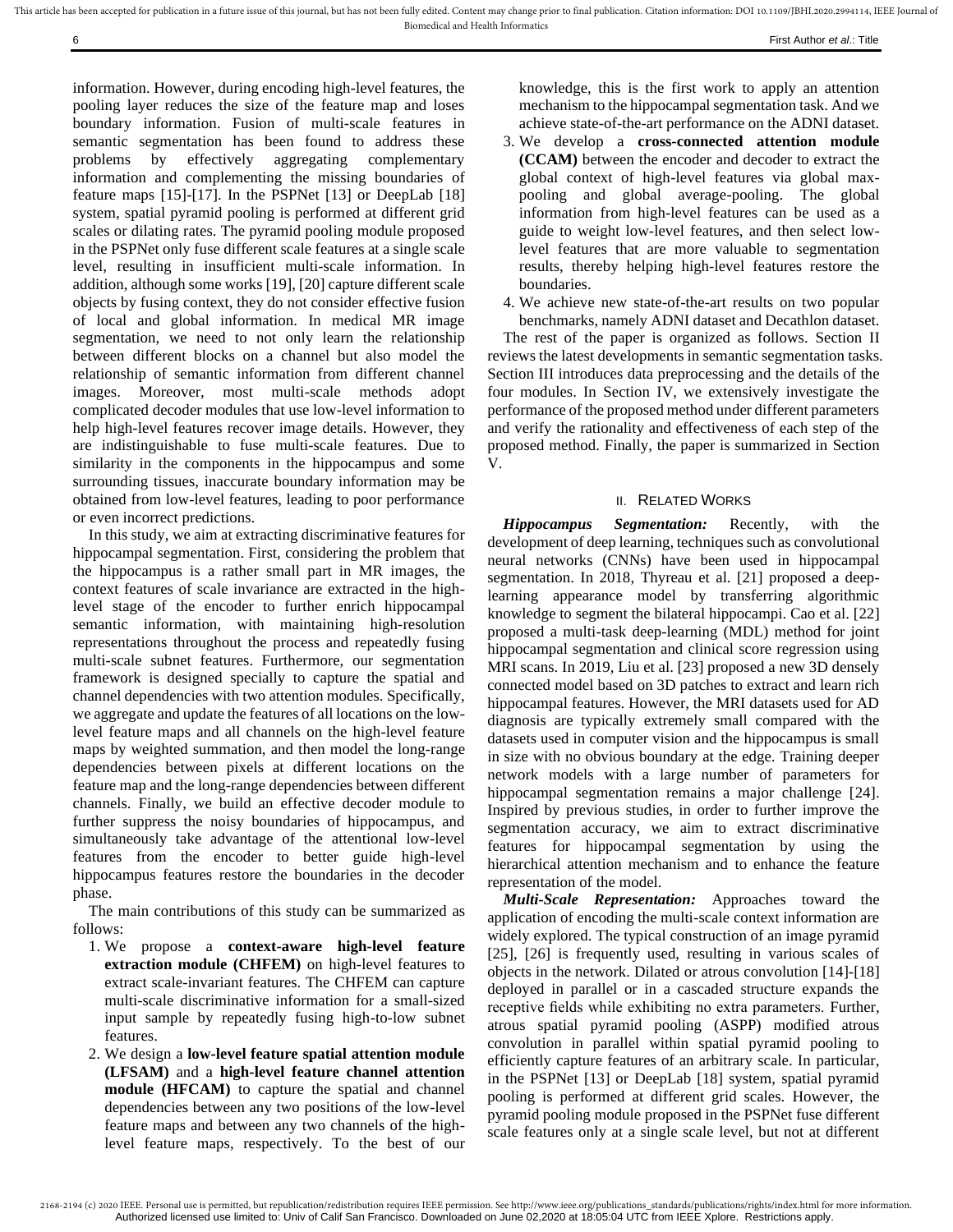This article has been accepted for publication in a future issue of this journal, but has not been fully edited. Content may change prior to final publication. Citation information: DOI 10.1109/JBHI.2020.2994114, IEEE Jour Biomedical and Health Informatics

scale levels, thus resulting in insufficient multi-scale information. In the ASPP module, dilated convolution is a type of sparse calculation that may cause grid artifacts [27]. In contrast to the above methods, inspired by the HRNet [28], we propose the CHFEM to extract the features of scale invariance. Due to the small size of the hippocampus, it is impossible to construct a deep network in a small input sample model. Therefore, unlike in the HRNet, the proposed CHFEM captures rich discriminative semantic information only on high-level features. Specifically, we connect high-to-low subnets in parallel, which can accurately estimate spatial heat maps by maintaining high-resolution representations throughout the process and repeatedly fusing high-to-low subnet features.

*Attention Mechanisms:* Attention mechanisms have been successfully applied to various tasks [29], [30]. Ashish et al. [31] first proposed the self-attention mechanism to draw global dependencies of inputs and applied it in machine translation. Meanwhile, attention modules have been increasingly applied in the image vision field. Han et al. [32] introduced the selfattention mechanism for the learning of an improved image generator. Zhao et al. [13] mainly explored the effectiveness of non-local operation in space-time dimension for videos and images with a self-attention module. However, they did not consider how to effectively fuse local and global information. As convolution extracts features through fixed-size local receptive fields, it is difficult to simultaneously consider local and global information. To overcome these problems, an attention model was introduced to the semantic segmentation network. Fu et al. [33] proposed a dual attention network (DANet) to enhance the discriminant ability of high-level feature representations for scene segmentation. However, the DANet ignores the different characteristics of the high-level and low-level features, which may affect the extraction of effective features. Because features of different layers have different semantic values for generating significant feature maps, high-level features usually contain global context-aware information, which is suitable for correct classification, while low-level features contain spatial structure details and are suitable for locating boundaries. Therefore, different from DANet, we introduce the LFSAM and the HFCAM to capture the spatial and channel dependencies between any two positions of low-level feature maps and between any two channels of high-level feature maps, respectively.

*Encoder–decoder:* Most state-of-the-art segmentation frameworks are based on encoder–decoder networks [12], [34]- [36], which have also been successfully applied to many segmentation tasks. Some types of U-shape networks such as SegNet [37], Refinenet [38], Large Kernel Matters [39], and even U-Net [34], which is widely used in the field of medical image segmentation, involve a complicated decoder module that uses low-level information to help high-level features recover image details. However, most methods of U-shape networks are indistinguishable to fuse multi-scale features. Due to the presence of similar components in the hippocampus and some surrounding tissues, low-level features may provide inaccurate boundary information, which can lead to poor performance or even incorrect predictions. To solve this issue, inspired by the global attention upsample (GAU) [35] module, we build an effective decoder module, i.e., CCAM, during cross connections, which can extract global context of high-level features as guidance to weight low-level feature information. In contrast to GAU, along with average-pooling, we also use maxpooling to obtain global context of high-level features. Our experiments prove that jointly using these two features can greatly improve the representation power of the networks rather than using average-pooling alone.

# III. MATERIALS AND METHODS

Herein, we present the details of the proposed segmentation method, including the data preprocessing and the structure of our network.

# *A. Data preprocessing*

We adopt the public Alzheimer's Disease Neuroimaging Initiative (ADNI) database [40] in this study. Specifically, the baseline ADNI database contains 1.5T T1-weighted structural MRI data of 140 subjects, including 48 normal controls (NC), 45 subjects with mild cognitive impairment (MCI), and 47 AD subjects. We pre-process all studied MRI data using a standard pipeline. Specifically, we first resample all images to have the same size of  $192\times192\times160$ , followed by intensity inhomogeneity correction via the N3 algorithm [41]. Then, we linearly align all images onto a template image. Note that, in this study, we do not need processes such as skull stripping or cerebellum removal. In addition, no nonlinear registration is required in image pre-processing.

After pre-processing, all MR images are aligned onto a common template space wherein we define a bounding cube for the hippocampus and extract an image patch from this box of size  $32\times32\times32$ . As a result, an area containing the hippocampus of all test objects is obtained, which is considered the region of interest (ROI) [42]. Because of the relatively small size of the hippocampus in the brain, this process helps us eliminate considerable confounding background information. Otherwise, the number of voxels in the background (i.e., negative samples) will be considerably larger than that of voxels in the hippocampus region (i.e., positive samples), leading to a severe class-imbalance problem. To model the structural similarity between adjacent slices and reduce the computational complexity, we adopt the 2.5D image patch extraction method. Particularly, we believe that there is complementary information between continuous slices of the MR image, therefore, we extract 2D slice containing the hippocampal information from ROI along the depth, and simultaneously extract the two adjacent slices before and after it. Finally, these three 32×32 images are used as three channels of the input image; subsequently, the spatial information of the hippocampus can be learned by 2D convolution. In this study, we use random rotation and translation to increase the number of training images, which not only ensures that enough information is extracted from the MR images but also effectively inhibits the over-fitting problem of the CNN. During the training process, since the output of the network is a singlechannel segmentation map, we only perform 2.5D image processing on the training data, and we input the corresponding single-channel ground truth. The test set is processed by the same procedure as that of the training set.

# *B. Structure of Network*

In this section, we present a novel method for hippocampal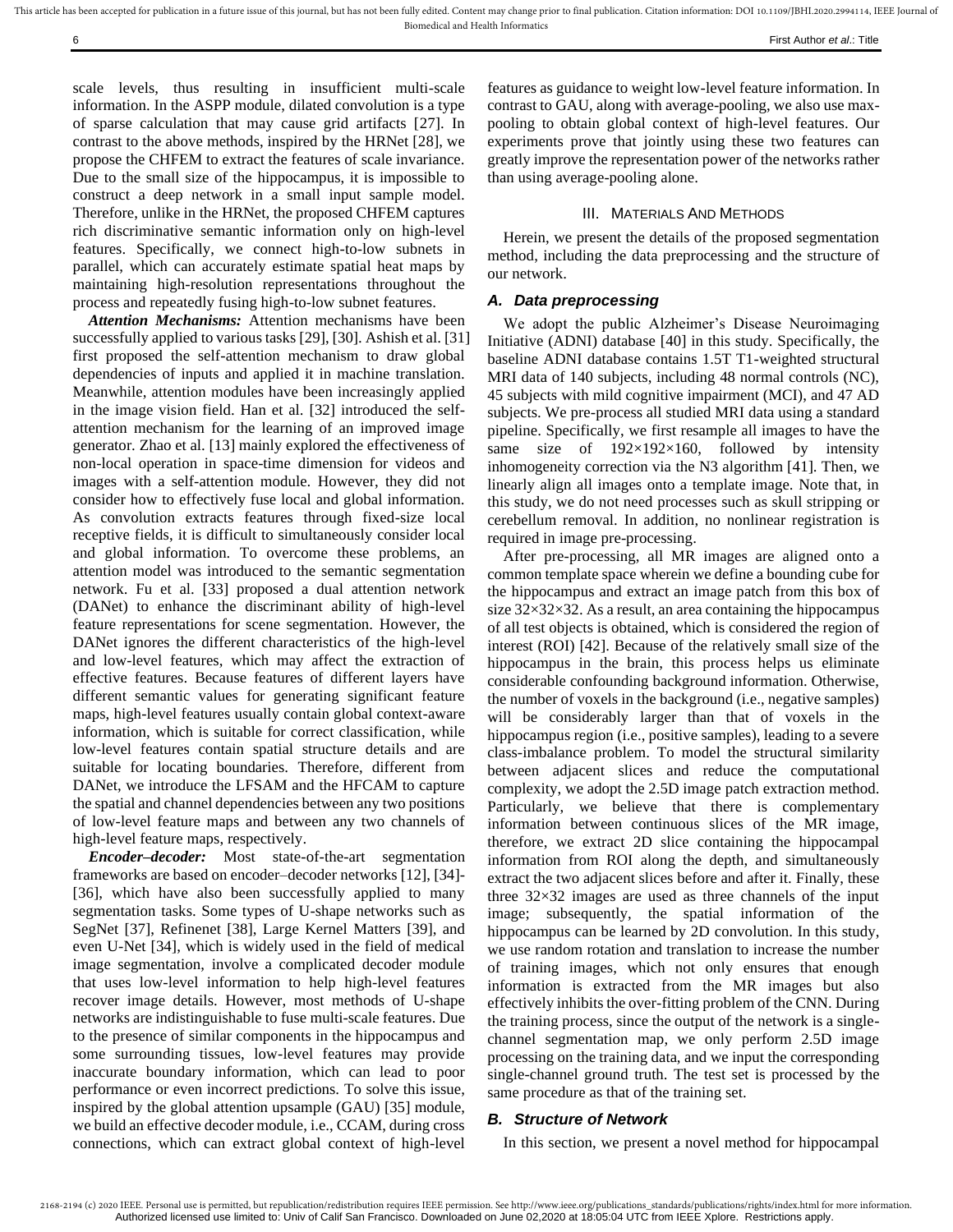segmentation, and the overall framework of this study, which involves a process of encoding and decoding. The specific ideas of the algorithm are as follows.

## *1) Overview*

*Encoder part:* As illustrated in Fig. 1, in the down sampling stage, we adopt different convolutional layers to extract hippocampal features. Inspired by DenseNet [43], we add dense connections to encoders. Specifically, each convolutional block is composed of a repeated cascaded structure of two  $3 \times 3$ convolution layers, all of which are followed by a batch normalization and a ReLU activation function. The shallow information extracted from the first two layers is considered low-level features, whereas the deep information extracted starting from the third layer is considered high-level features.

The encoder part contains a **CHFEM** on high-level features to extract the information of scale invariance; it can capture multiscale discriminative information from small-sized samples. In addition, we adopt an **HFCAM** on high-level features to model the association of semantic information of different channel images, and two **LFSAMs** on low-level features to aggregate similar features at all locations selectively.

*Decoder part:* As illustrated in Fig. 1, in the up-sampling stage, we restore the edge details of high-level features. Similarly, we add dense connections to decoders. In addition, unlike in U-Net, we set two **CCAMs** during cross connection at this stage. It can select more efficient low-level features to help high-level features restore boundaries.



Fig. 1. Overall architecture of the proposed method. (Best viewed in color)

#### *2) Context-aware High-level Feature Extraction Module*

Due to small size of the hippocampus, common deep networks cannot achieve accurate segmentation. Therefore, we extract multi-scale context features in the high-level stage of the encoder to further improve the hippocampal semantic information. It has been revealed that features from different layers of the network are complementary [25], [26]. The fusion of multi-scale features in semantic segmentation can effectively aggregate complementary information, and help complement the missing boundaries of feature maps. However, discriminative features cannot be effectively extracted with a deep network based on small-sized samples. Therefore, we propose a CHFEM on a high-level stage to capture the context information of multiple receptive fields, and the final extracted high-level features are scale invariant. Fig. 2 illustrates the structure of the CHFEM.

We consider the third encoder layer information presented in Fig. 1 as the basic high-level features. To extract high-level features of scale invariance, we connect high-to-low subnets in parallel, which can accurately estimate spatial heat maps by maintaining high-resolution representations throughout the process and repeatedly fusing high-to-low subnet features.



As illustrated in Fig. 2, we down sample high-level features  $(A<sub>1</sub>$  in Fig. 2) into three different resolution features. First, we start from a high-resolution subnetwork as the first stage, and gradually connect high-to-low multi-resolution subnetworks in parallel one by one, forming new stages. The hippocampal feature is extracted by repeated  $3 \times 3$  convolution with dense connections between same resolutions; the resolution is halved by the pooling operation between adjacent resolutions. In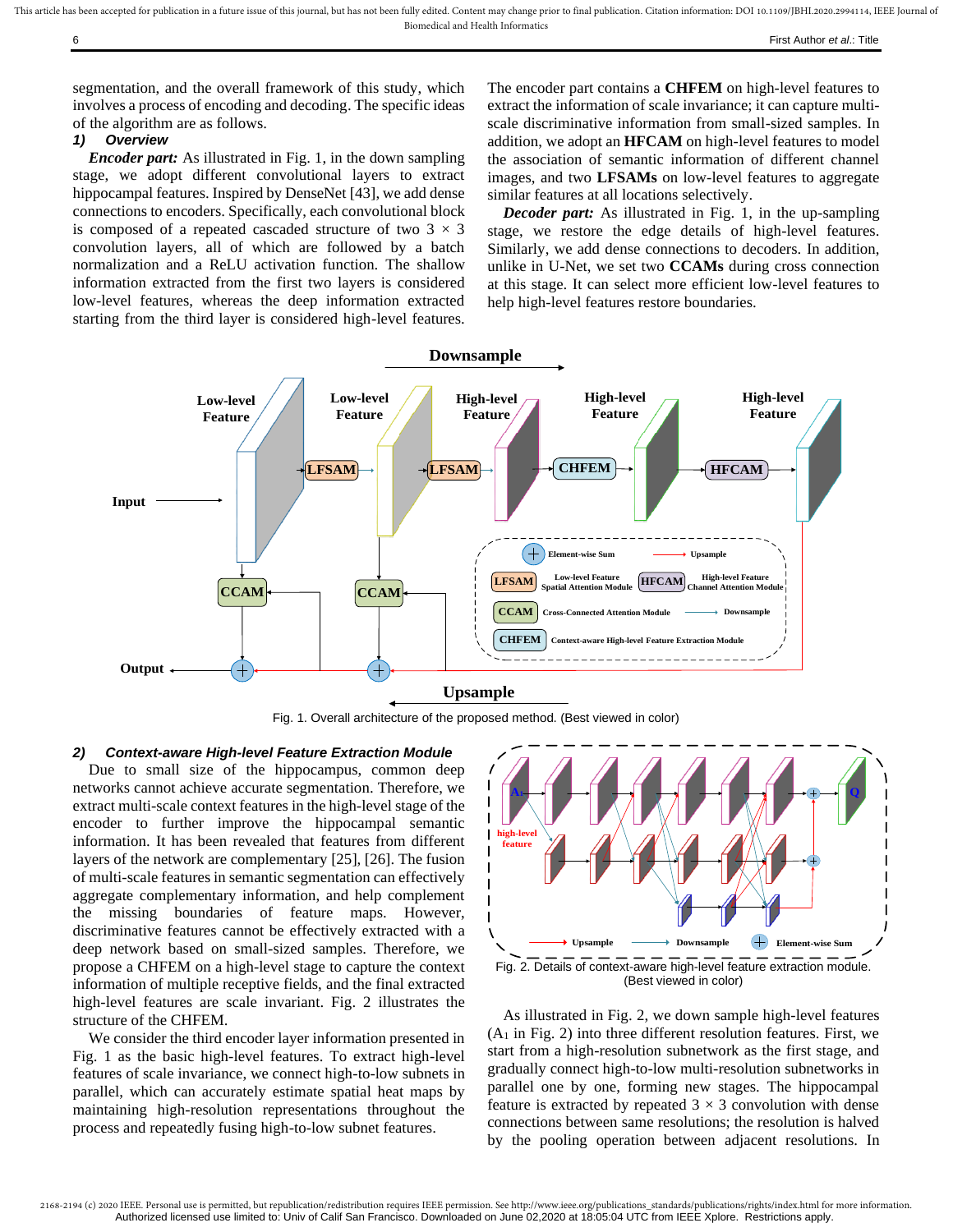This article has been accepted for publication in a future issue of this journal, but has not been fully edited. Content may change prior to final publication. Citation information: DOI 10.1109/JBHI.2020.2994114, IEEE Jour Biomedical and Health Informatics

addition, we fuse multi-scale features at different scale levels so that each subnetwork repeatedly receives the information from other parallel subnetworks. Subsequently, we obtain three different scale features with context-aware information, of which two smaller ones are then upsampled to the largest one. Finally, we combine them by element-wise summation to obtain the output (Q in Fig. 2) of the CHFEM.

## **3)** *Spatial Attention Module and Channel Attention Module*

In medical MR image segmentation, not only is it important to learn the relationship between different blocks on a channel but also to model the relationship of semantic information on different channel images. However, because convolution extracts feature through fixed-size local receptive fields, it is difficult to simultaneously consider local and global information. To solve this problem, we introduce two attention modules to capture the spatial and channel dependencies between any two positions of the feature maps and between any two channel maps, respectively.

*Low-level Feature Spatial Attention Module:* Since the convolution of the encoder stage can only model local features, it lacks the ability to model a larger range of spatial relationships. In addition, features of different layers have different semantic values for generating significant feature maps; low-level features contain spatial structural details and are suitable for locating boundaries. By introducing a spatial attention in two low-level layers, we can significantly enhance the spatial structure description ability of the feature of this layer, which plays a guiding role in segmentation. For example, the spatial correspondence between the head and tail of the hippocampus contributes to hippocampus segmentation. Therefore, we only build a spatial attention module for lowlevel features. Next, we elaborate the process to adaptively aggregate spatial contexts.



For the LFSAM, we introduce the self-attention mechanism to capture the spatial dependencies between any two positions of the low-level feature maps. As illustrated in Fig. 3, the lowlevel feature map  $A \in R^{C \times H \times W}$  first obtains three identical feature maps B through three convolution layers, respectively, where  $B \in R^{C \times H \times W}$ ; these feature maps are then reshaped to  $R^{C\times N}$ , where N = H  $\times$  W is the number of pixels. Next, matrix multiplication between the transpose of B and B is performed, and a softmax layer is applied to calculate the spatial attention map  $M \in R^{N \times N}$ :

$$
M_{ji} = \frac{\exp (B_i B_j)}{\sum_{i=1}^{N} \exp (B_i B_j)}
$$
(1)

where  $M_{ji}$  indicates the  $i^{th}$  position's impact on the  $j^{th}$ position. In addition, a matrix multiplication between B and the transpose of M is performed and the result is reshaped to  $R^{C \times H \times W}$ . Finally, this is multiplied by a scale parameter  $\alpha$  and an element-wise sum operation with features A is performed to obtain the final output  $E \in R^{C \times H \times W}$  as follows:

$$
E_j = \alpha \sum_{i=1}^N (M_{ji} B_i) + A_j \tag{2}
$$

where  $\alpha$  is initialized to 0 and gradually learns to assign more weight. It can be inferred that the resulting feature E at each position is a weighted sum of the features across all positions and original features. The spatial attention modules enhance their representation capabilities by encoding a wide range of contextual information into local low-level features.

*High-level Feature Channel Attention Module:* Different channels model different semantic information. In addition, high-level features usually contain global context-aware semantic information, which is suitable for accurate classification. Therefore, by adding a channel attention to highlevel different channels, we can enhance the semantic correlation between different channels, which also plays a guiding role in segmentation. Therefore, we build a channel attention module only for high-level features. Our HFCAM is built behind the CHFEM, which aims to further enhance the capability of multi-scale high-level semantic feature representation.



For the HFCAM, we use the similar self-attention mechanism used for the LFSAM to capture the channel dependencies between any two channel maps, and update each channel map with a weighted sum of all channel maps. The structure of the HFCAM is illustrated in Fig. 4. The high-level feature map  $A_1 \in R^{C \times H \times W}$ ; different from the LFSAM,  $A_1$  is directly reshaped to  $R^{C \times N}$ , where N = H  $\times$  W is the number of pixels. Further, this high-level feature map  $A_1$  obtains three identical feature maps  $B_1$ , where  $B_1 \in R^{C \times N}$ . Then, a matrix multiplication is performed between  $B_1$  and the transpose of  $B_1$ , and a SoftMax layer is applied to obtain the channel attention map  $N \in R^{C \times C}$ :

$$
N_{ji} = \frac{\exp (B1_i B1_j)}{\sum_{i=1}^{C} \exp (B1_i B1_j)}
$$
(3)

where  $N_{ji}$  indicates the *i*<sup>th</sup> channel's impact on the *j*<sup>th</sup> channel. In addition, a matrix multiplication is performed between the transpose of N and  $B_1$  and their result is reshaped to  $R^{C \times H \times W}$ . Finally, the result is multiplied by a scale parameter β and an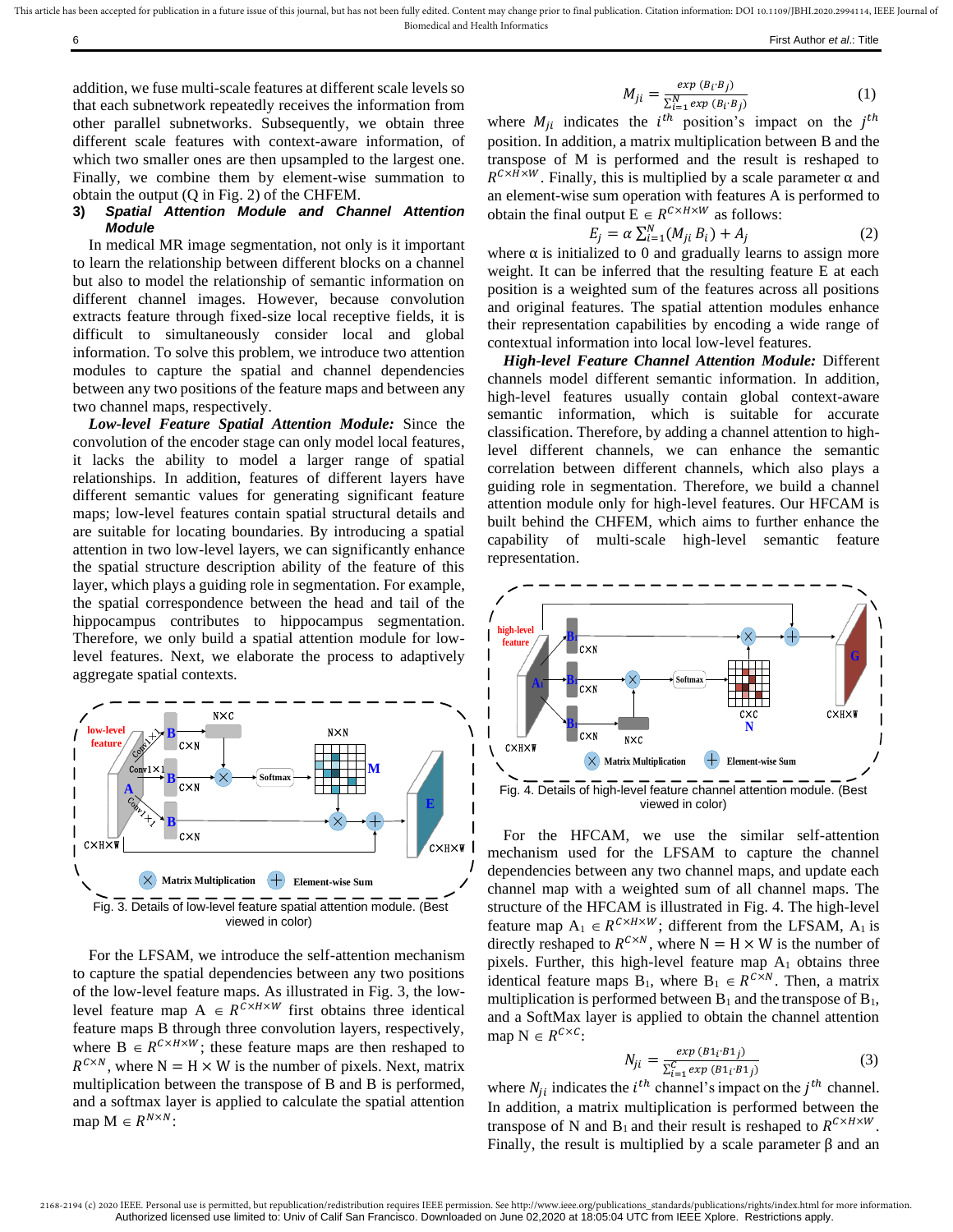element-wise sum operation with the features  $A_1$  is performed to obtain the final output  $G \in R^{C \times H \times W}$  as follows:

$$
G_j = \beta \sum_{i=1}^{C} (N_{ji} B_{1i}) + A_{1j}
$$
 (4)

where  $\beta$  is initialized as 0 and gradually learns to assign more weight. It can be inferred that the resulting feature  $G$ at each channel is a weighted sum of the features across all channels and original features. The channel attention module encodes a wider range of semantic dependencies between high-level feature maps, thus boosting feature discriminability.

## **4)** *Cross-Connected Attention Module*

Automatic segmentation of the hippocampus in MR images is a challenging process. The gray levels of the hippocampus in MR images are very similar as other neighboring structures, such as the amygdala, caudate nucleus, and thalamus. In addition, there are no well-defined borders around the hippocampus with these adjacent regions, which increases the difficulty of hippocampus segmentation. Recent research has shown that some types of U-shape networks involve complicated decoder modules that use low-level information to help high-level features recover images detail. However, these methods are indistinguishable to fuse multi-scale features. Due to similar texture between the hippocampus and some surrounding tissues, the boundaries from low-level features may be inaccurate, leading to poor performance or incorrect predictions. To resolve this issue, we build an effective decoder module, the CCAM, during cross connections, which can further suppress the noisy features of the hippocampus, as well as make use of the attentional low-level features from the encoder to better guide the high-level hippocampus features restore the boundaries.

At present, for aggregating spatial information, averagepooling has been commonly adopted. Li et al. [35] used it in their GAU to learn global context, and Hu et al. [44] adopted it in their attention module to compute spatial statistics. In addition to the findings of the previous works, we believe that max-pooling collects other important clues about distinctive object features, which helps achieve more refined channel-wise features. Therefore, we use both average-pooled and maxpooled features simultaneously. We empirically demonstrate that exploiting both features greatly improves the representation capability of the network rather than using average-pooling alone. We describe the details below.



As illustrated in Fig. 5, the spatial information of  $A_1 \in$ 

 $R^{C \times H \times W}$  is first aggregated by using the average-pooling and max-pooling operations, generating two different spatial context descriptors,  $F_{avg}^c$  and  $F_{max}^c$ , which represent the average-pooled and max-pooled features, respectively. Then, they are merged using element-wise summation. In addition, to limit the complexity of the model and aid generalization, the gating mechanism is parameterized by forming a bottleneck with two fully connected (FC) layers around the non-linearity. Subsequently, the global context attention map  $P \in R^{1 \times 1 \times C}$  is obtained through sigmoid operation. Next,  $3 \times 3$  convolution on the low-level features (A in Fig. 5) is performed to obtain  $O \in$  $R^{C \times H \times W}$ . Then, a matrix multiplication is performed between O and the transpose of P and their result is reshaped to obtain  $X \in$  $R^{C \times H \times W}$ . In short, the global attention is computed as

$$
P = \sigma \left( W_1 \left( \delta \left( W_0 \left( F_{avg}^c + F_{max}^c \right) \right) \right) \right) \tag{5}
$$

where W refers to parameters in a channel-wise attention block,  $W_0 \in R^{1 \times 1 \times \frac{C}{4}}$  and  $W_1 \in R^{1 \times 1 \times C}$ ;  $\sigma$  denotes the sigmoid function; and  $\delta$ refers to the ReLU function. Finally, we perform an element-wise sum operation between  $A_1$  and  $X$  to obtain the final output  $H \in R^{C \times H \times W}$ .

#### IV. EXPERIMENTS AND RESULTS

To evaluate the proposed method, we carry out comprehensive experiments on ADNI dataset and dataset from the Medical Segmentation Decathlon challenge. Experimental results demonstrate that proposed method achieves state-of-theart performance on two datasets. In the following section, we will first introduce the dataset and implementation details, and then performed empirical comparation with a few other competing methods. We also compared the results with different parameter setting.

### *A. Dataset and Implementation Details*

*ADNI Dataset:* The baseline ADNI database contains 1.5T T1-weighted structural MRI data of 140 subjects, to evaluate the proposed hippocampal segmentation method, we divided 140 subjects into five parts; one (28 subjects) was used for testing, while the other 4 parts (112 subjects) were for training. For the training process, we used cross validation with 20% of the training data used as a validation set. Then, the training parameters were updated iteratively according to each validation result. The testing set was not used for model training and parameter tuning but for general performance evaluation.

*Decathlon Dataset:* We selected the hippocampus dataset from the Medical Segmentation Decathlon challenge [45], including 265 training data and 130 test data; each training image has a unique label. In the training process, we adopted the same cross-validation method to adjust the network parameters.

*Implementation Details:* We implemented our method using Keras and TensorFlow. We employed a poly learning rate policy, where the initial learning rate is multiplied by  $(1$ iter  $\setminus^{0.9}$ total\_iter after each iteration. The base learning rate was set to 0.01 for the ADNI dataset. Momentum and weight decay coefficients were set to 0.9 and 0.00001, respectively. We trained our model with Synchronized BN. The batch size was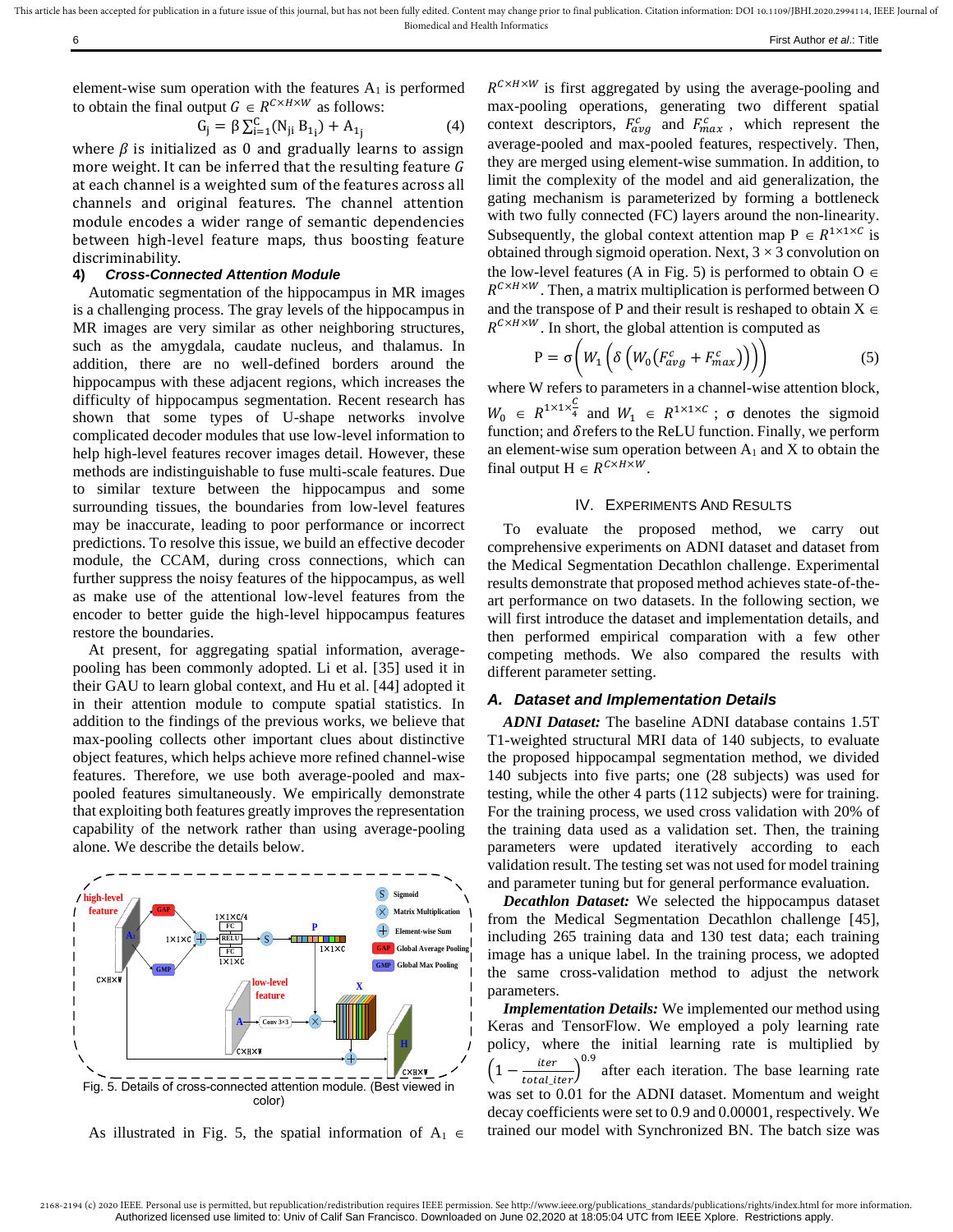set to 32 and the training time was set to 300 epochs for the ADNI dataset. For data augmentation, we applied random rotation and random translation during training for the ADNI dataset. In addition, the dice similarity coefficient (DSC) was measured to evaluate the performance of the proposed method. The segmentation results with a higher DSC represent better segmentation performance.

DSC = 
$$
\frac{2 \left( V_{fcn} \cap V_{manu} \right)}{V_{fcn} \cup V_{manu}}
$$
 (6)

where  $V_{\text{fcn}}$  represents the results of the segmentation method and  $V_{\text{manu}}$  represents the information of the corresponding label.

# *B. Results on Hippocampal Segmentation*

# *1*) *Results on ADNI Dataset*

*Comparison of different methods:* In this experiment, we compared the results of our method with the latest results of other four hippocampal segmentation methods including multialas based method [46], Thyreau's method [21], Cao's method [22] and Liu's method [23]. For these four methods, only the trained model of the Thyreau's method was available online [\(https://github.com/bthyreau/hippodeep\)](https://github.com/bthyreau/hippodeep), we downloaded it to test on our dataset for comparison. Experimental results of the other three methods were obtained from related references. Table I shows the comparison of segmentation results in terms of DSC on the ADNI dataset. In addition, we further compared the experimental results with some deep semantic segmentation models on the ADNI dataset. Since U-Net has obtained significant advantages in the field of medical image segmentation, more and more improved models based on U-Net have been developed. Table II shows the different segmentation results of our method and some state-of-the-art improved U-Net models on the ADNI dataset. These models include U-Net [34], U-Net++ [47], Attention U-Net [48] and nnU-Net [49]. Their code was available online, and we downloaded it to test on our ADNI dataset for comparison. Furthermore, Fig. 6 visualizes the segmentation results of different improved U-Net models. The original images, corresponding ground truth and the segmentation results of different deep models are demonstrated in columns from left to right in Fig. 6.

TABLE I

DSC OF DIFFERENT HIPPOCAMPAL SEGMENTATION APPROACHES ON THE ADNI TEST DATASET

| Method                            | $DSC\%$ |  |
|-----------------------------------|---------|--|
| Multi-alas based on method (2017) | 87.11   |  |
| Thyreau's method (2018)           | 73.48   |  |
| Cao's method (2018)               | 85.63   |  |
| Liu's method $(2019)$             | 87.00   |  |
| <b>Proposed Method</b>            | 91.24   |  |

| TABI F II                                                |
|----------------------------------------------------------|
| DSC OF DIFFERENT SEMANTIC SEGMENTATION APPROACHES ON THE |
| <b>ADNI TEST DATASET</b>                                 |

| ADNI LEST DATASET |       |  |
|-------------------|-------|--|
| Method            | DSC%  |  |
| U-Net (2015)      | 81.24 |  |
|                   |       |  |

| <b>Proposed Method</b> | 91.24 |
|------------------------|-------|
| $nnU-Net(2019)$        | 87.91 |
| Attention U-Net (2018) | 88.45 |
| $U-Net++ (2018)$       | 86.03 |

From Table I and Table II, our method achieves the best performance compared to other methods. In addition, from the original images in Fig. 6, we notice that it is not easy to distinguish the hippocampal regions from the adjacent tissues due to the small difference between their intensity values. Proposed network can capture the overall contour of the hippocampus well after the training is completed, and the segmented hippocampal regions obtained by our method appear to be smoother and more accurate than those by other methods.

*Ablation Study of Different Modules:* To verify the performance of the CHFEM, HFCAM, LFSAM, and CCAM in hippocampus segmentation, we conducted experiments with different settings presented in Table III.

As shown in Table III, the proposed modules remarkably improved the performance. Compared with the baseline U-net (Residual Connection), employing the CHFEM yielded 80.21% DSC, resulting in 2.18% improvement. Meanwhile, the HFCAM individually outperformed the baseline by 3.36%. In addition, the LFSAM improved the performance from 78.03% to 80.92%. The CCAM yielded 4.42% improvement. When the four modules were integrated, the performance further improved to 85.74%. Furthermore, when we adopted dense connection in each layer, the network with four modules significantly improved the segmentation performance to 91.24% over the baseline model.

*Visualization of Attention Module:* For spatial attention based on low-level features, we visualized the feature maps of spatial attention in the early stages of training, as shown in Fig. 7c, it can be seen that the attention of network in the training process are mainly activated in the middle area, especially the region close to red, which is consistent with the position of the real hippocampus. It fully illustrates that the spatial attention module could capture clear semantic similarities and long-term relationships, and then locate the approximate position of hippocampus.

For channel attention based on high-level features, it is hard to directly give comprehensible visualization about the attention map. Instead, we show an attended channel to see whether they highlight semantic areas. In Fig. 7d, we displayed the fourth attended channel in the feature map of the encoder's last layer. We found that the area near the red color is the location of the most relevant features of the segmentation task, indicating that the response of specific semantic is noticeable after channel attention module enhances. In short, these visualizations further prove the necessity of capturing longterm dependencies for improving feature representation in hippocampal segmentation.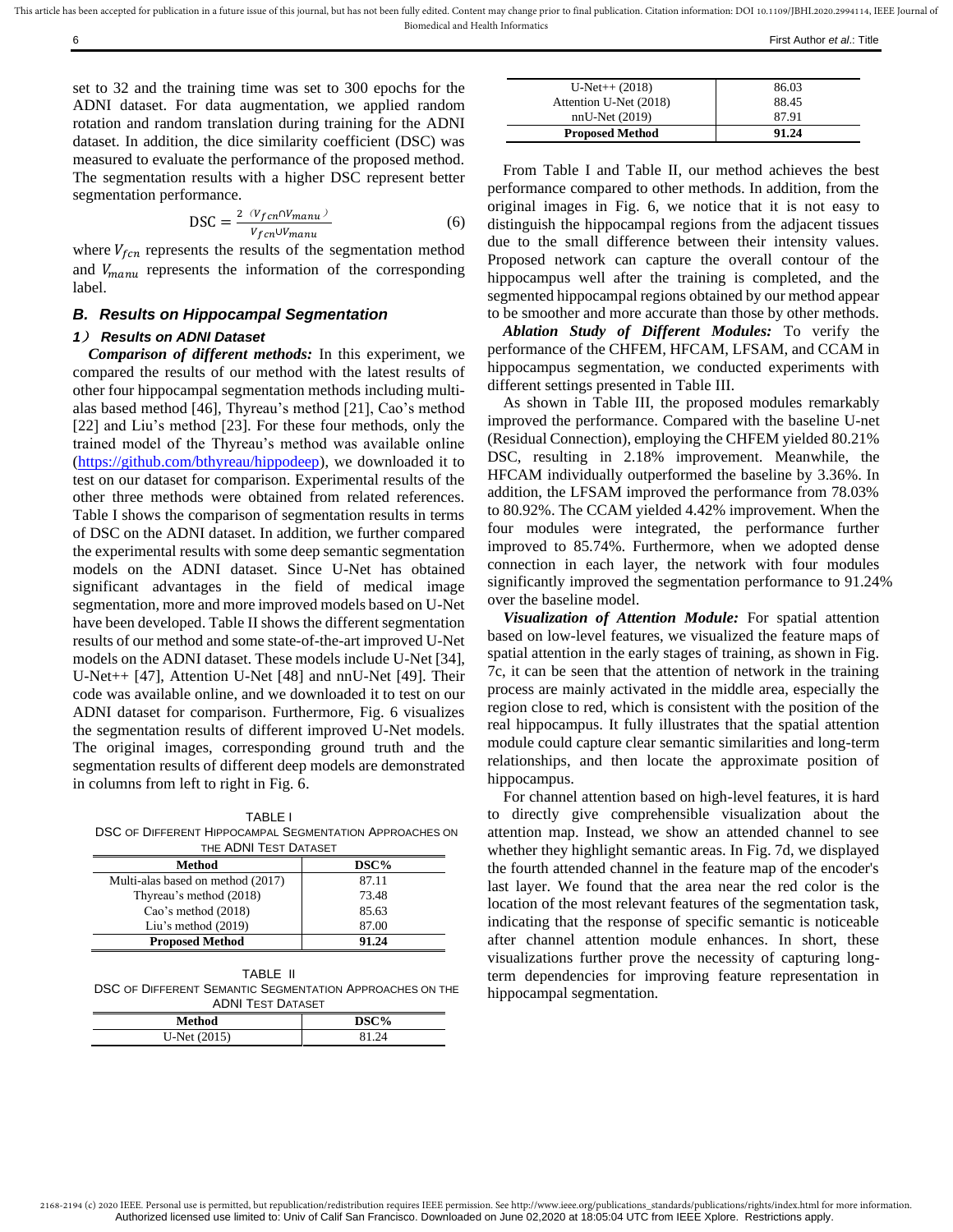

Fig. 6. Visual comparison of the proposed method and the state-of-the-art semantic segmentation algorithms on the ADNI test dataset. For each row, we show the input image and corresponding ground truth. Meanwhile, the segmentation results of the proposed method and nnU-Net, Attention U-Net, U-Net++ and U-net are provided. TABLE III

| 1895 H<br>ABLATION STUDY OF DIFFERENT MODULES ON THE ADNI DATASET |                            |              |              |              |             |         |
|-------------------------------------------------------------------|----------------------------|--------------|--------------|--------------|-------------|---------|
| Method                                                            | <b>Connection Type</b>     | <b>CHFEM</b> | <b>HFCAM</b> | <b>LFSAM</b> | <b>CCAM</b> | $DSC\%$ |
| $U$ -net                                                          | <b>Residual Connection</b> |              |              |              |             | 78.03   |
| <b>Ours</b>                                                       | <b>Residual Connection</b> | ٦I           |              |              |             | 80.21   |
| <b>Ours</b>                                                       | <b>Residual Connection</b> |              |              |              |             | 81.39   |
| <b>Ours</b>                                                       | <b>Residual Connection</b> |              |              |              |             | 80.92   |
| <b>Ours</b>                                                       | <b>Residual Connection</b> |              |              |              |             | 82.45   |
| Ours                                                              | <b>Residual Connection</b> |              |              |              |             | 85.74   |
| U-net                                                             | Dense Connection           |              |              |              |             | 83.45   |
| <b>Ours</b>                                                       | Dense Connection           | ٦J           |              |              |             | 85.13   |
| <b>Ours</b>                                                       | Dense Connection           |              | N            |              |             | 86.56   |
| <b>Ours</b>                                                       | Dense Connection           |              |              |              |             | 85.91   |
| Ours                                                              | Dense Connection           |              |              |              |             | 87.62   |
| <b>Proposed Method</b>                                            | <b>Dense Connection</b>    |              |              |              |             | 91.24   |



a. Image

Fig. 7. Visualization results of attention modules on ADNI dataset. For each row, we show an input image and corresponding ground truth. Meanwhile, we give a spatial attention map and a channel attention map. Finally, the segmentation result of proposed method is provided.

2168-2194 (c) 2020 IEEE. Personal use is permitted, but republication/redistribution requires IEEE permission. See http://www.ieee.org/publications\_standards/publications/rights/index.html for more information.<br>Authorized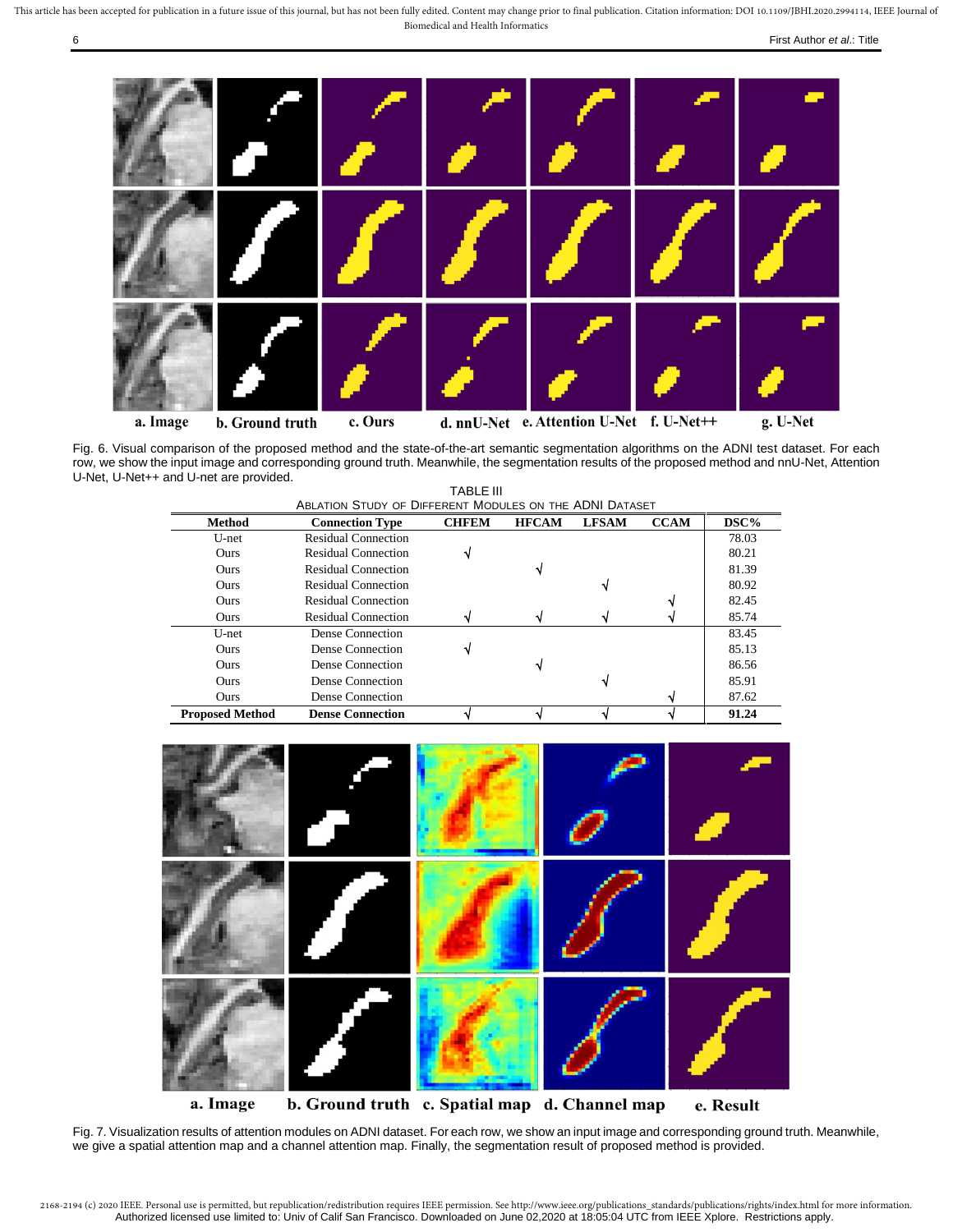Biomedical and Health Informatics

*Comparison of Different Pooling Type in CCAM:* We experimentally verified that using both average-pooled and max-pooled features enables finer attention inference in our CCAM. We compared three variants of CCAM: average pooling, max pooling, and combined use of both. Note that the CCAM with an average pooling was the same as the GAU [35] module. We conducted experiments using the different settings presented in Table IV.

TABLE IV ABLATION STUDY OF DIFFERENT POOLING TYPE IN CCAM ON THE ADNI **DATASET** 

| Method                         | AvgPool | <b>MaxPool</b> | $DSC\%$ |
|--------------------------------|---------|----------------|---------|
| U-net (Dense)                  |         |                | 83.45   |
| Ours (Dense)                   |         |                | 89.76   |
| Ours (Dense)                   |         |                | 88.53   |
| <b>Proposed Method (Dense)</b> |         |                | 91.24   |
|                                |         |                |         |

Experimental results of various pooling methods are presented in Table IV. We can observe that the max-pooled features were as significant as the average-pooled features in terms of the improvement of DSC from the baseline. However, in GAU's work, only the average-pooled features were considered, while ignoring the max-pooled features. We believe that the max-pooled features encoding the most significant part can compensate the average-pooled features that encode global statistics. Therefore, we recommend using both features and then integrating them through element-wise summation. Our empirical results show that our CCAM is an effective way to drive the segmentation performance further from that of GAU.

*Analysis of Different Input Scales:* This experiment was to test the impact of sample size on the performance of the model. Since the proposed model is built based on 2D image patches, so the size of the image patch has effects on hippocampus segmentation. Here, we gradually increased the image patch size from  $24 \times 24$ ,  $32 \times 32$  to  $64 \times 64$  to test hippocampal segmentation. The Table V demonstrates that the segmentation performance is improved by decreasing the patch size from 64  $\times$  64 to 24 $\times$ 24. However, smaller image patches might have limited contextual information, while larger image patches could include unnecessary background pixels increasing both overfitting risk and computational burden. With this observation, we set the image patch size to  $32 \times 32$  in the following experiments.

| <b>TABLE V</b>                                      |       |  |
|-----------------------------------------------------|-------|--|
| STUDY OF DIFFERENT INPUT SCALES ON THE ADNI DATASET |       |  |
| DSC%<br><b>Input Scale</b>                          |       |  |
| $24\times24$                                        | 92.83 |  |
| $32\times32$ (Ours)                                 | 91.24 |  |
| $64\times 64$                                       | 87.62 |  |

*Analysis of Different Data Processing:* To model the spatial structural information and reduce the computational complexity, we constructed two 2.5D image patch extraction methods. One is to learn the spatial information between different dimensions of MR image. Specifically, we extract three slices of the same number from ROI along the x-axis, y-axis, and z-axis, respectively, and they intersect in space. The other is to capture the structural relationship between adjacent slices in the same dimension. We extract the slice containing the hippocampal information from ROI along the depth, and simultaneously extract the two adjacent slices before and after it. Three  $32 \times 32$ image patches from the previous two methods are used as three

channels of the input image; subsequently, the spatial information of the hippocampus can be learned by 2D convolution. In addition, we compared the segmentation results of multi-channel input samples with single-channel input samples. The size of single-channel data is  $32 \times 32$ . The Table VI demonstrates that multi-channel input samples based on adjacent slices achieves the highest segmentation performance in our hippocampal segmentation model.

| TABI F VI                                              |         |  |
|--------------------------------------------------------|---------|--|
| STUDY OF DIFFERENT DATA PROCESSING ON THE ADNI DATASET |         |  |
| Method                                                 | $DSC\%$ |  |
| Single-channel Data                                    | 86.54   |  |
| Different Dimensions                                   | 89.02   |  |
| <b>Adjacent Slices (Ours)</b>                          | 91.24   |  |

## *2*) *Results on Decathlon Dataset*

Since the same hippocampal label definition was used for training and testing in our experiments, there may be a bias in the comparison of segmentation results because some competitive methods were not trained using this particular label definition. To address this issue, we tested our segmentation method on the hippocampus dataset from the Medical Segmentation Decathlon challenge to further evaluate the effectiveness of our model. Comparisons with state-of-the-art semantic segmentation models are reported in Table VII. Results show that our method achieves the highest segmentation performance, and it can capture the long-range contextual information more effectively and learn better feature representation in hippocampal segmentation.

TABLE VII

DSC OF DIFFERENT SEMANTIC SEGMENTATION APPROACHES ON THE DECATHLON TEST DATASET

| Method                 | DSC%  |
|------------------------|-------|
| U-Net (2015)           | 83.17 |
| $U-Net++ (2018)$       | 85.93 |
| Attention U-Net (2018) | 87.45 |
| $nnU-Net(2019)$        | 89.01 |
| <b>Proposed Method</b> | 90.38 |

### V. CONCLUSION

This paper has proposed a deep network with a hierarchical attention mechanism to extract notably discriminative features for hippocampal segmentation. Experimental evaluations suggest that this method yields the best segmentation results on the ADNI dataset. The significant improvement stems from the combination of the context-aware multi-scale feature extraction and the hierarchical attention mechanism. Among them, the high-level context-aware features extracted by CHFEM are scale-invariant and solve the problem that deep networks cannot extract features of small-sized samples. In addition, the attention modules, including LFSAM, HFCAM, and CCAM, contribute to the discriminative feature extraction in different stages of the encoder–decoder framework. LFSAM and HFCAM capture the spatial and channel dependence of hippocampus, respectively, and further improve the expression of features. Furthermore, as the hippocampus is a gray matter structure, it has a low contrast with the surrounding tissues in MR images, CCAM not only inhibits the noisy boundaries with similar components in the hippocampus and surrounding tissues but also utilizes the attentional low-level features from the encoder to better guide the high-level hippocampus edge segmentation in the decoder phase. Above all, the proposed